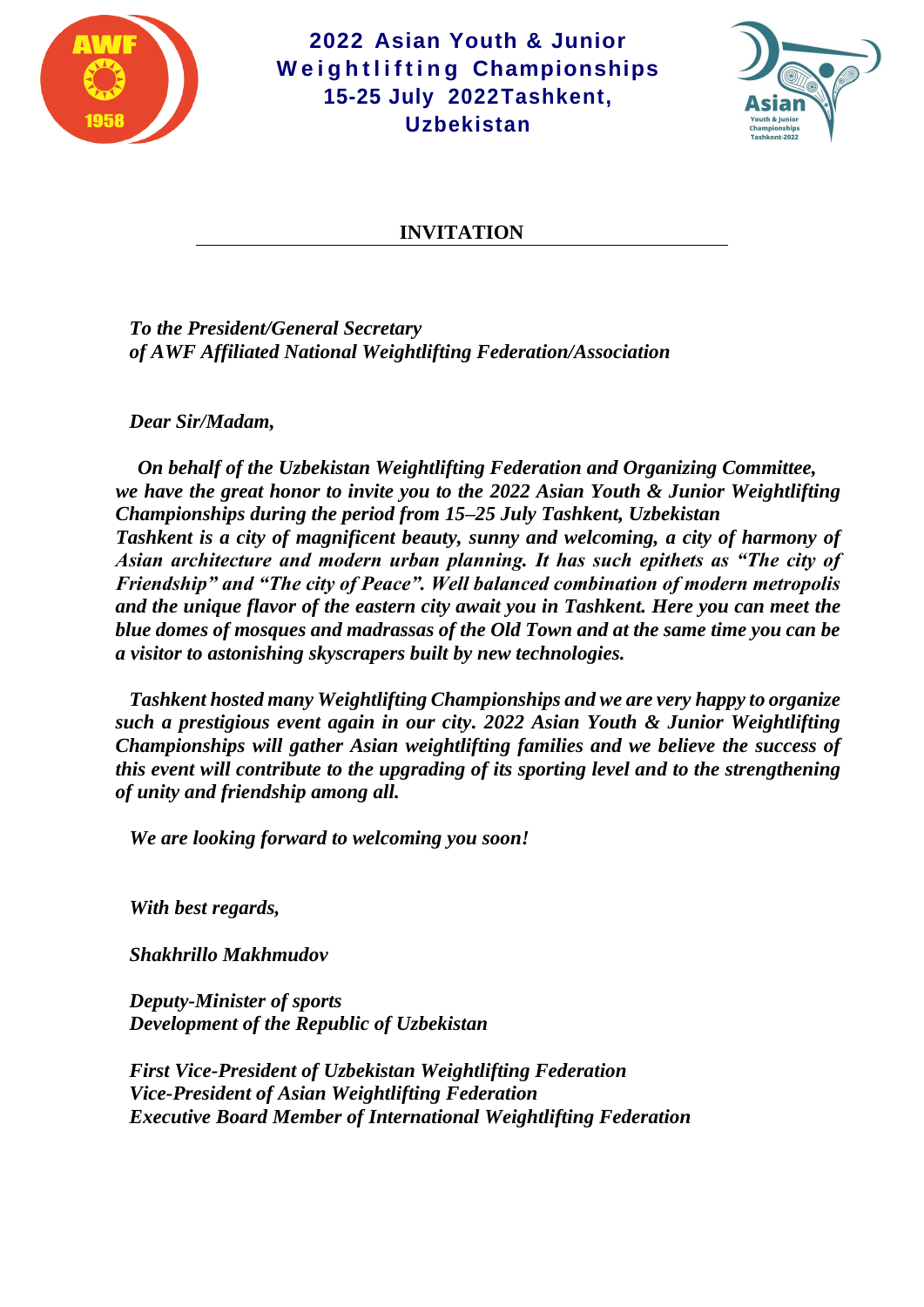



# **2022 Asian Youth & Junior Weightlifting Championships 15-25 July Tashkent Uzbekistan**

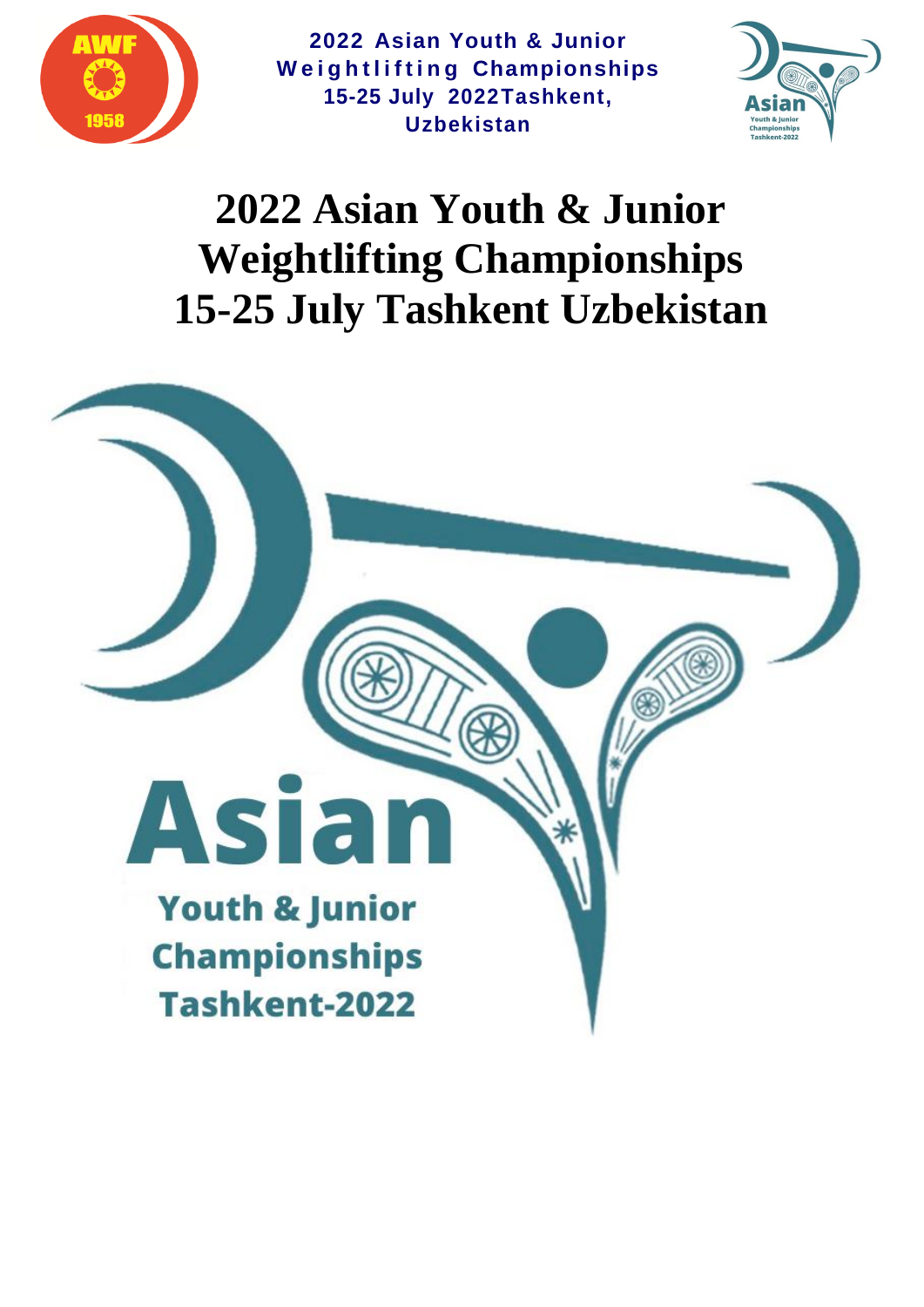



# **REGULATIONS**

**1. Date :** 15-25 July 2022, Tashkent, Uzbekistan

#### **2. Competition and Training Venue**

Uzbekistan Sport Complex and Gymnastics Sport Complex, Tashkent city Address: Tashkent city, Yunusabad district, Iftikhor street #1

#### **3. Accommodation**

**Accommodation will be at the following hotels:**

- Wyndham Hotel *(address.: Tashkent city, Amir Temur Street., C-4, No. 7/8)*
- Lumiere Hotel *(address.: Tashkent city, travel 1st , Shota Rustaveli Street, 6)*
- Uzbekistan Hotel *(address.: Tashkent city, Mirzamakhmud Musakhanov Street 45)*

A minimum stay of 4 (four) nights is required for all participants.

**\* NOTE: Check-in Time: 14.00 Check-out Time: 12.00 AM \***

# **4. Financial Conditions**

# **4.1Accommodation Fee**

#### **Wyndham / Lumiere Hotel**

**Accommodation Fee (with full board)** (paid to Chirchiq Azamatlari LLC)

| Single room: | 150 USD / per person / per night |
|--------------|----------------------------------|
| Double room: | 130 USD / per person / per night |

#### **Uzbekistan Hotel (first come first serve basis) Accommodation Fee (with full board)** (paid to Chirchiq Azamatlari LLC)

| Single room: | 140 USD / per person / per night   |
|--------------|------------------------------------|
| Double room: | $120$ USD / per person / per night |

# **4.2Entry fee All Entry fees are paid to AWF**

| <b>Athletes</b>       | 170 USD per person (50 AD Fee) |
|-----------------------|--------------------------------|
| <b>Team Officials</b> | 120 USD per person             |
| Medias                | 120 USD per person             |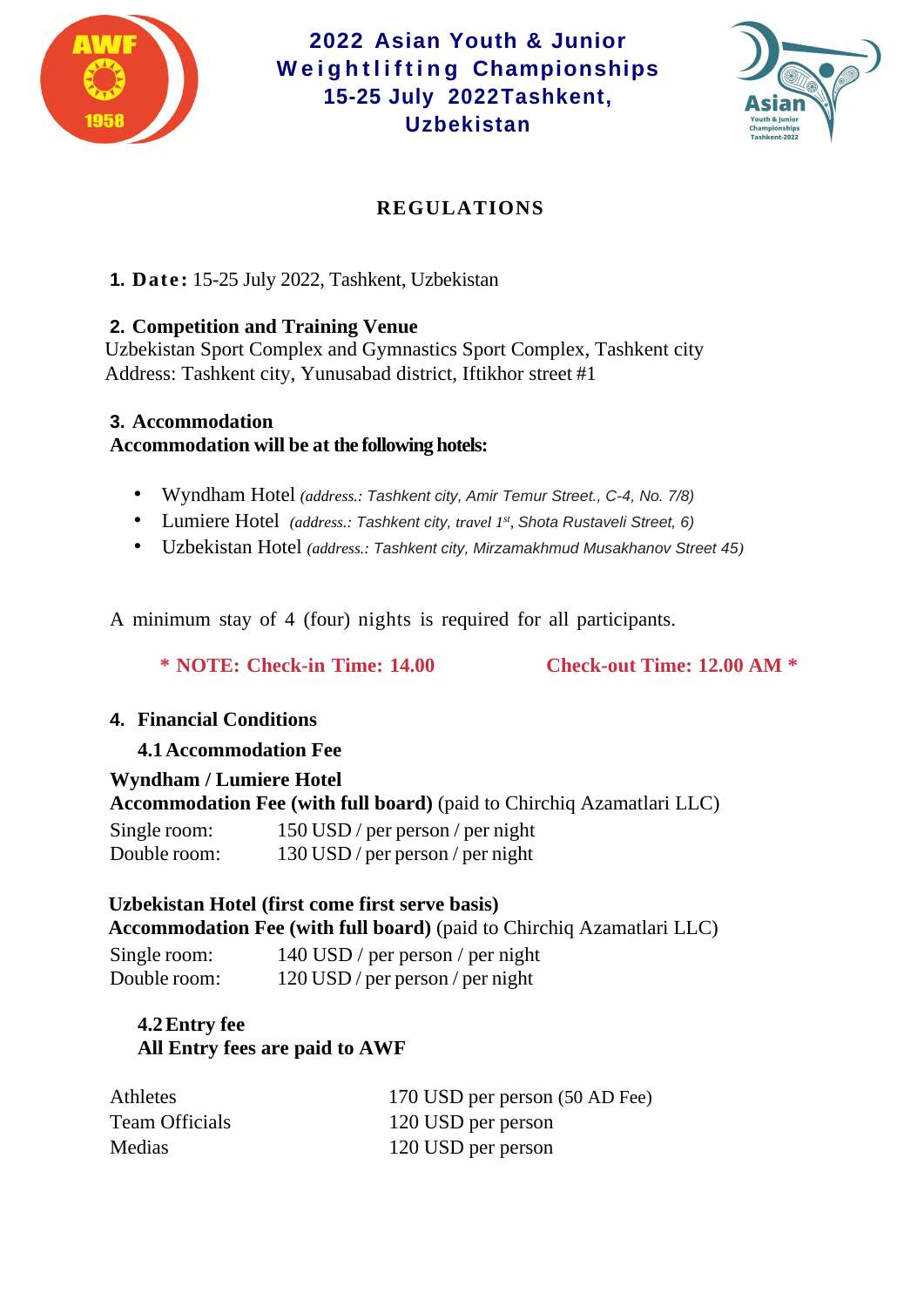



# **4.3 Antigen / PCR Test costs**

**Antigen Test** All participants are required to take an Antigen Test upon the arrival. All Athletes / Team officials / Media personnel are required to pay **15 USD** (per person) by cash to OC in Tashkent or bank transfer in advance.

Any participants who haven't got vaccinated the  $2<sup>nd</sup>$  dose, must take the  $2<sup>nd</sup>$  antigen test amid of his/her stay. Such Athletes / Team Officials / Media personnel are required to pay 15 USD (per person) for the second antigen test as well by cash in Tashkent (TBC) to the OC.

## **NOTE: Only the participants who presented Vaccination Certificate of COVID-19 issued by relevant authority certifying two (2) or more doses were given are exempted from the 2nd Antigen Test**.

# **PCR Test**

All participants are required to take PCR test before his/her departure to leave Uzbekistan. All Athletes / Team officials / Media personnel are required to pay 30 USD (per person) by cash to OC in Tashkent or bank transfer in advance.

# **4.4 Payment**

• Bank transfers: (**in all bank transfer payments, please, make sure you are making an agreement**, and after arrange payment according to the agreement signed between your organization and Limited Liability Company **"Chirchiq Azamatlari "**)

• Bank transfers: After Making Agreement, **a minimum of 50% of the total payment must be transferred by 07/06/2022**to the Bank Account of OC's partner "Chirchiq Azamatlari LLC". If you are paying by wire transfer, please ask your bank and consider the time it takes to process the transfer for the payment to arrive by the deadline date and time.

• Check-in: All participants must make total payment of participation (entry) fees (in case if they did not pay by bank transfer) upon arrival in US cash dollars to the Asian Weightlifting Federation's Cashier.

• Hotel "No-Show" charges: If one or more delegation participants do not arrive on the date specified on the Accommodation & Transportation Form, and have not informed the OC 10 days before the arrival, the delegation must pay Hotel charges for the Hotels mentioned above, the charge of "No-Show" per person. This charge required by the hotel for keeping the room available for each nightand meals ordered. The charge is equal to the Participation Fee per person/ per day. If one or more participants are delayed one or more days, the delegation must pay all the days specified in the Accommodation & Transportation Form sent.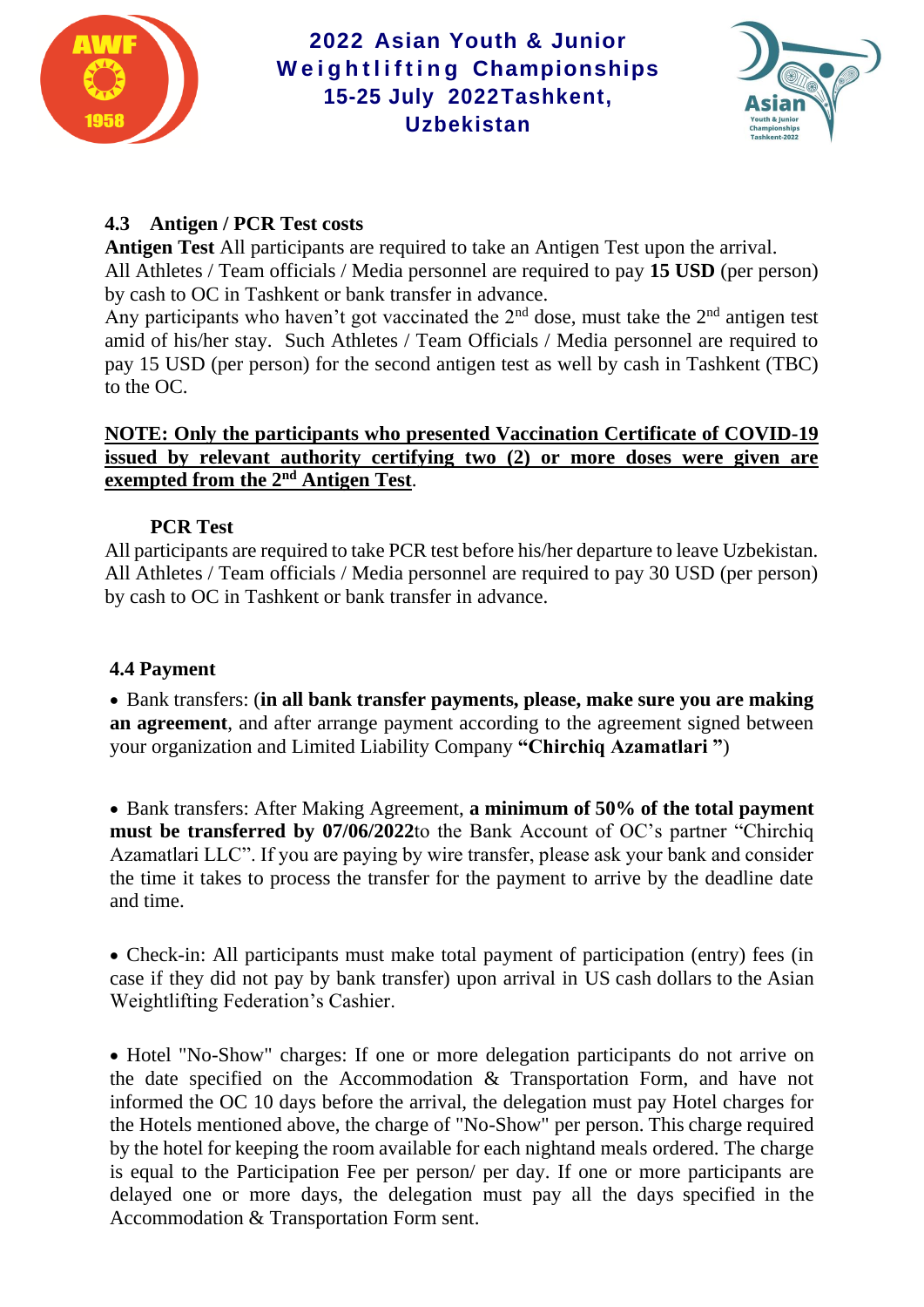



• We kindly ask that you send, 15 (fifteen) days before your arrival, the bank document that accredits the funds transfer to [ayjwc@gmail.com](mailto:ayjwc@gmail.com) to validate your payment with our bank. **Please contact the Organizing committee so that we can compose the agreement (Calculation) before the transfer**.

*<<CHIRCHIQ AZAMATLARI>> LLC ADDRESS: Uzbekistan Tashkent, Chirchiq province Sportchilar Street, Building no. – 44 TIN: 302 112 104 BANK: "Ipoteka Bank" Chirchiq city branch SWIFT: UZHOUZ22 IBT 00478 Bank Account: 20208840304939247001*

*Head of the company: Azizov A.*

All payments must be made in US dollars' currency (including Antigen/PCR Tests) and any bank charges for transfers or other transactions are the responsibility of the Member Federation. No accommodations or accreditations will be offered to any delegation member until funds have been received in full to the Uzbekistan Weightlifting Federation bank account or paid in cash. No accommodation is guaranteed until full payment is received.

• After the submission of the Accommodation & Transportation Form on **10/06/2022** should you require any additional hotel rooms, the OC will use their best efforts to accommodate your additional team members in the same hotel, however, this cannot be guaranteed. Cancellations will not be accepted after **20/06/2022** and no refunds will be given.

#### **5. Entry deadlines and pre-competition procedures**

Entries should be sent to the following address:

**[ayjwch@gmail.com](mailto:ayjwch@gmail.com)**

If you have any questions, please contact: **AWFSecretariat** : [awfederation@yahoo.com](mailto:awfederation@yahoo.com)

#### **PRELIMINARY ENTRIES – OBLIGATORY!**

The Preliminaries Entries must be sent to the following address **[ayjwch@gmail.com](mailto:ayjwch@gmail.com)** by nolater than **17 May 2022**.

• Member Federation must send the Preliminary Entry (Long List) of a maximum number of athletes: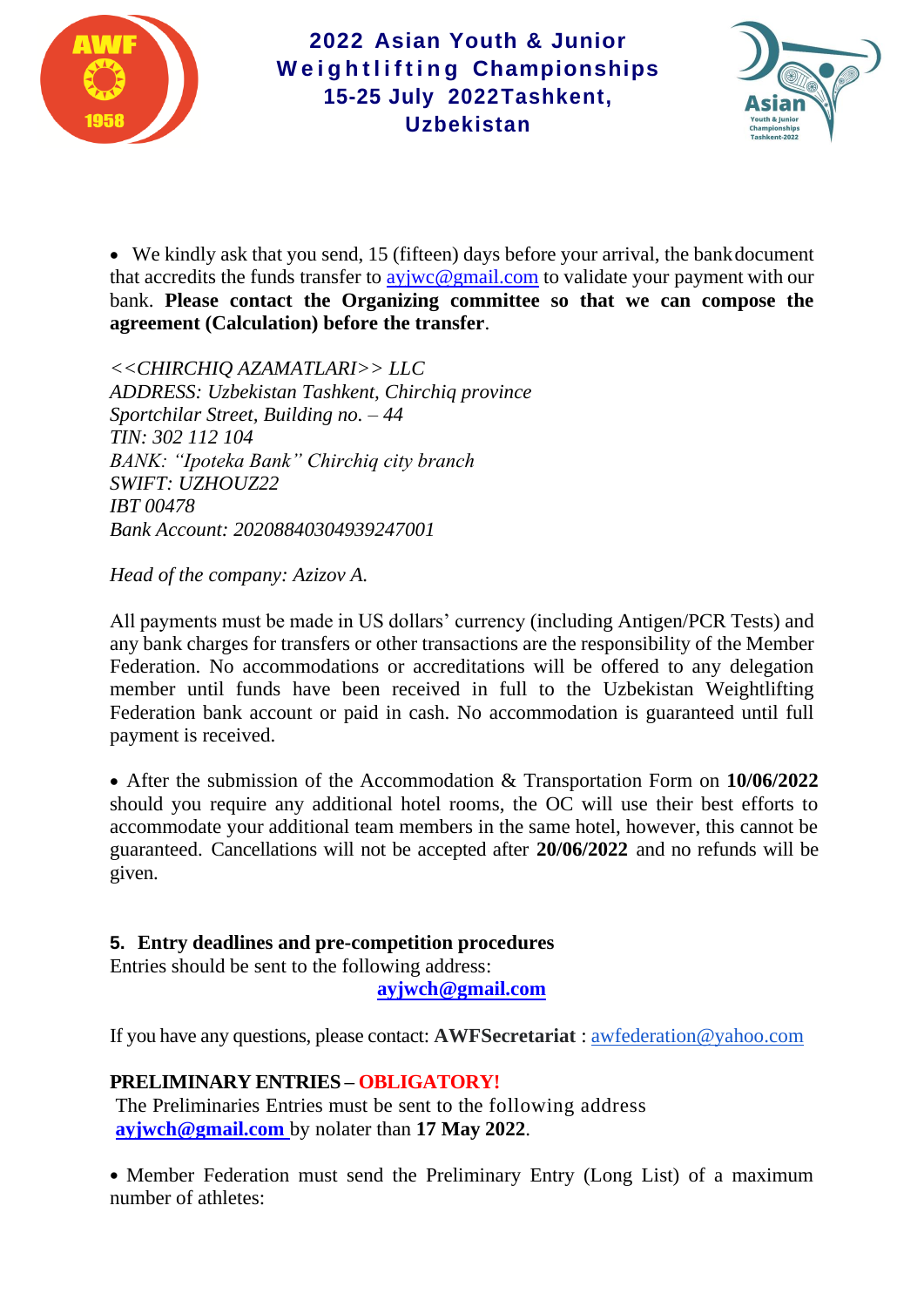



# **TWENTY (20) MEN and TWENTY (20) WOMEN**

#### **THIS MEANS THAT THE MEMBER FEDERATION CANNOT ADD / CHANGE ATHLETES AFTER 17 MAY 2022**

• At the same time for administrative purposes the Member Federation must declare the estimated number of athletes and Team officials who will participate in the 2022 Asian Youth & Junior Championships.

#### **FINAL ENTRIES – OBLIGATORY!**

The Final List of Athletes must be sent to the following address **[ayjwch@gmail.com](mailto:ayjwch@gmail.com)** by no later than **17 June 2022.**

• Member Federation must select the final list of Athletes from the Preliminary Entry (previously submitted by **17 May 2022**).

## Max. **TWELVE (10+2 RESERVE) MEN** and **TWELVE (10+2 RESERVE) WOMEN**

# **THE FINAL LIST OF ATHLETES MUST BE SELECTED ONLY FROM THOSE INCLUDED IN THE PRELIMINARY ENTRY.**

The following documents must be returned by **10 June 2022** (by email):

- Accommodation & Transportation Form
- A complete list of names with passport data, itinerary schedule (flight booking) and fax number/mailing address for obtaining Visas not later than **10/06/2022**
- Media Accreditation Form
- Copies of all Passports (picture page)
- Electronic Passport Photos (3cm x 4cm, with white background)

All forms must be sent to the following address: [ayjwch@gmail.com](mailto:ayjwch@gmail.com)

#### **For media:**

All media participants must be approved in advance.

Please submit the Media Accreditation Form to: aviwch@gmail.com and

[awfederation@yahoo.com](mailto:awfederation@yahoo.com)

# **ALL MEDIA REQUESTS ARE DUE BY 10 JUNE 2022**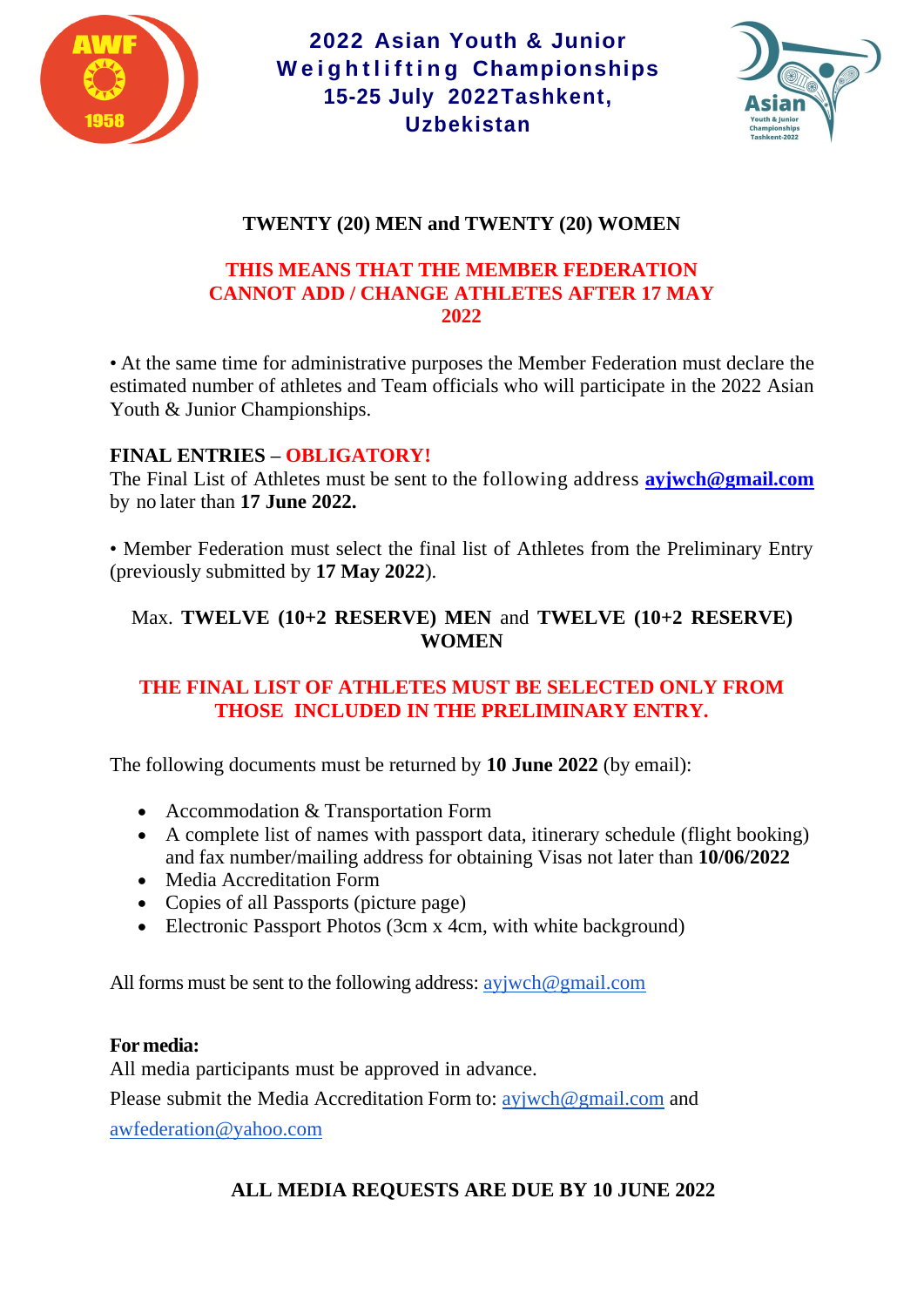



# **6. Visas**

All participants must apply for Uzbekistan visas before entering Uzbekistan. Please fill in the Visa Application Form and return it together with passport copies before **10 June 2022** to E-mail: [ayjwch@gmail.com](mailto:ayjwch@gmail.com) OC will supply visa invitation letters to all federations/associations free of charge, if they provide all the required documents in time.

The visa regime of the Republic of Uzbekistan with other countries can be found at the following link: [http://evisa.mfa.uz/evisa\\_en/](http://evisa.mfa.uz/evisa_en/)

# **OC CANNOT GUARANTEE THE VISA INVITATION LETTER IF PARTICIPANTS SEND THEIR DOCUMENTS LATER THAN THE DEADLINE**

**Important note:** Visa application will be processed in a minimum of two weeks, after which an invitation letter will be sent. Passport expiry date must be after **20 October 2022**.

Visa on arrival can be issued **ONLY** at the airports of Tashkent.

# **7. Accreditation**

The Accreditation will take place at the **Hotels**.

#### **8. Anthem**

Each Member Federation should bring two (2) national flags sized 120x180cm and the national anthem on CD/USB drive. This must be submitted upon arrival/accreditation to OC.

#### **9. Transportation**

The OC will provide shuttle bus from the Tashkent International Airport. Participants must provide their full and accurate flight schedule by **10 June 2022**.

- Transportation form shall state which airline, flight number and times each delegate will be arriving and departing on. Any change in travel schedule must be communicated on time.
- Onsite transportation changes or new requests are not guaranteed to be accommodated.
- Local shuttle bus will be provided for all participants to get to the venues (accommodation, meetings, competition/training venue and any other official program).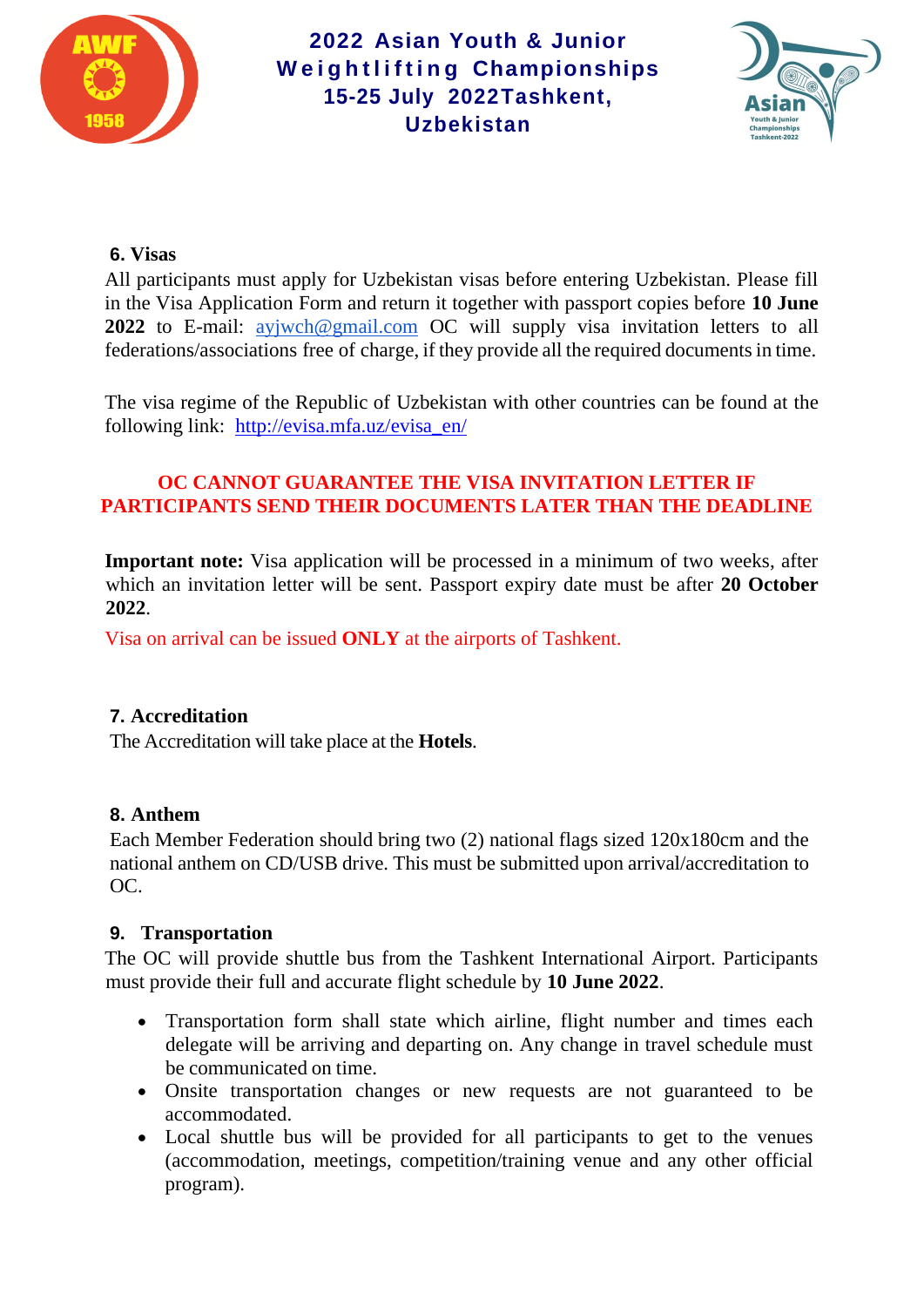



# **10. Competition Regulation**

The 2022 Asian Youth & Junior Championships will follow the IWF Technical and Competition Rules & Regulations (TCRR).

# **11. Terms and Conditions of Participation**

Accredited Participants – athletes, team officials, technical officials (ITO), media, guests, etc. must:

• Acknowledge and fully comply with IWF Constitution and By-Laws, TCRR, Anti-Doping Rules(ADR)

• Abide by all reasonable directions given by the AWF, the OC, TOs

• Should accept any prize or award given by AWF and /or OC/sponsors, and will attend allspecial award ceremonies where prizes or awards are presented

- Should attend Press Conference upon request of AWF/OC
- Should not participate in, support, or promote illegal betting

• Should be responsible for all property they bring into the Event – the AWF and/ or OC shall have no responsibility in any loss or damage of this property

• Should irrevocable release AWF & OC from liability for any loss, injury, or damage that they may suffer in relation to their participation in the Event

• Should guarantee that they participate in the Event with the permission of their parent(s) or guardian(s) in case they are minors

• Should acknowledge that by not following the above mentioned terms and conditions, sanctions may be imposed

• Agree that entry is subject to payment of all fees inclusive of entry, anti-doping, accommodation, food and transportation payment prior to use of any OC or AWF facility, or for airport transfers

• Should acknowledge that no accommodation or arrangement is guaranteed until full payment is received in advance

• All participating Federations should undertake full moral and financial responsibility of their registered/accredited delegates with regard to their health and wellness, and inthe case of accidents or damages not attributable to the OC.

# **12.Eligibility**

# **Asian Youth Weightlifting Championships**

- Athletes born between 1st January 2005 and 31st December 2009 (aged 13 – 17 years)

# **Asian Junior Weightlifting Championships**

- Athletes born between 1st January 2002 and 31st December 2007 (aged 15 – 20 years)

In accordance with article 5.5.16 of the IWF Anti-Doping Rules 2021 whereabouts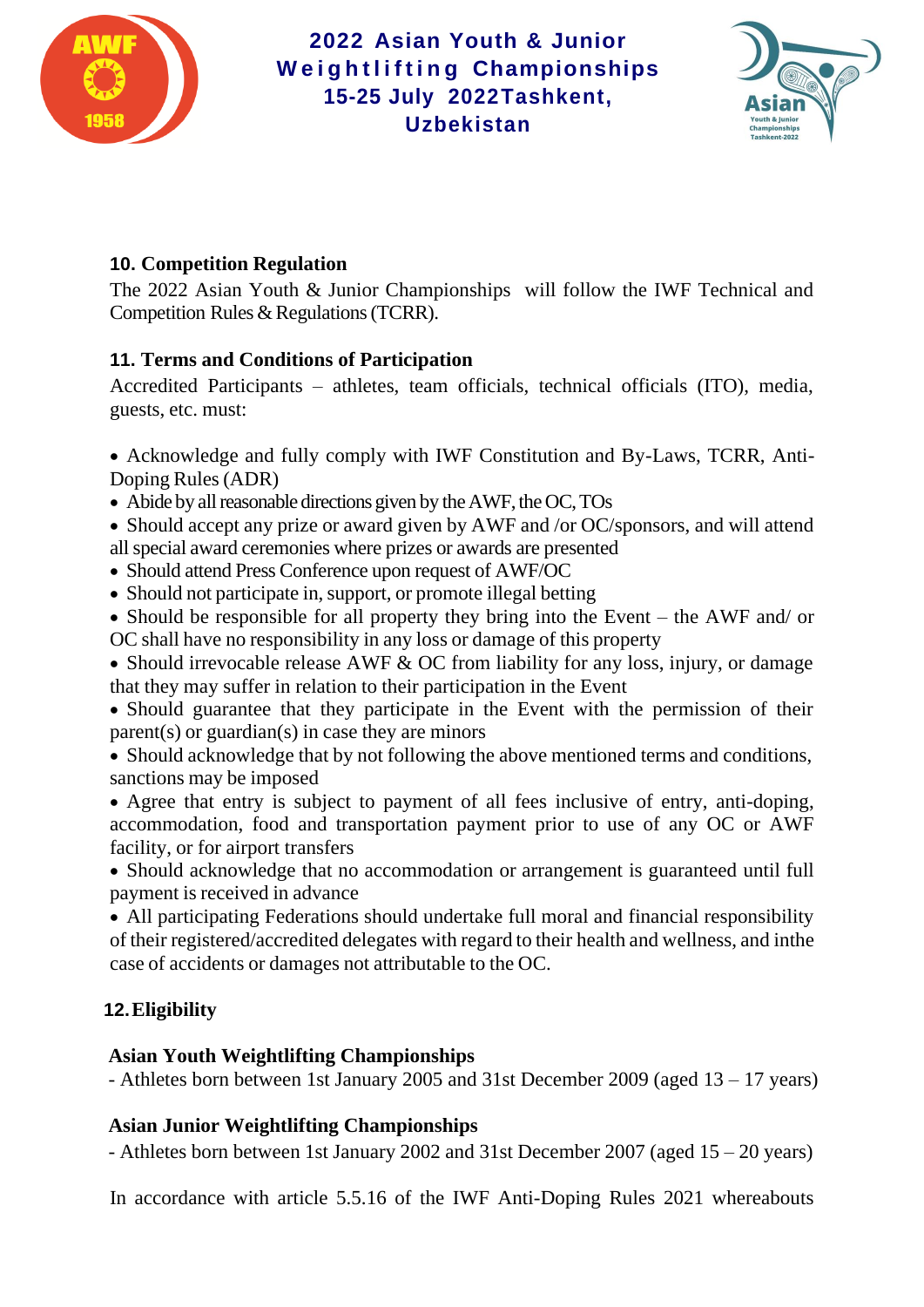



information of the athletes shall be submitted at minimum two (2) months prior to the event (**by 17 May 2022**).

In case you and/or your Athletes encounter any difficulties related to whereabouts submission, please report it IMMEDIATELY at **[iwf@ita.sport](mailto:iwf@ita.sport)**

# **13**. **WADA ADeL online course**

**It is recommended that athletes participating should successfully complete the WADA ADeL online course for Athletes before competing.**

The course can be found at the following link: <https://adel.wada-ama.org/>

In case Athletes and supported personnel (coaches, team doctors) have any problem with the registration process, please contact WADA at [adel@wada-ama.org](mailto:adel@wada-ama.org) and the IWF at [education@iwfnet.net.](mailto:education@iwfnet.net)

#### **14.Event Categories**

#### **For Asian Youth Weightlifting Championships**

MEN: 49kg, 55kg, 61kg, 67kg, 73kg, 81kg, 89kg, 96kg, 102kg, +102kg WOMEN: 40kg,45kg, 49kg, 55kg, 59kg, 64kg, 71kg, 76kg, 81kg, +81kg

# **For Asian Junior Weightlifting Championships**

MEN: 55kg, 61kg, 67kg, 73kg, 81kg, 89kg, 96kg, 102kg, 109kg, +109kg WOMEN: 45kg, 49kg, 55kg, 59kg, 64kg, 71kg, 76kg, 81kg, 87kg, +87kg

# **15. Awards**

Gold, silver, and bronze medals will be awarded in the Snatch, the Clean & Jerk and the Total in each bodyweight category.

Team trophies will be awarded to the best male and female athletes, as well as to the best six teams respectively for both Men's and Women's competitionsin accordance with IWF Team Classification.

# **16. Doping Control**

Doping Control will be carried out by ITA on behalf of IWF by an appointed sample collection authority in accordance with the IWF Anti-Doping Rules.

# **17. Barbell**

IWF approved **Werksan** barbells will be used during the competition and training.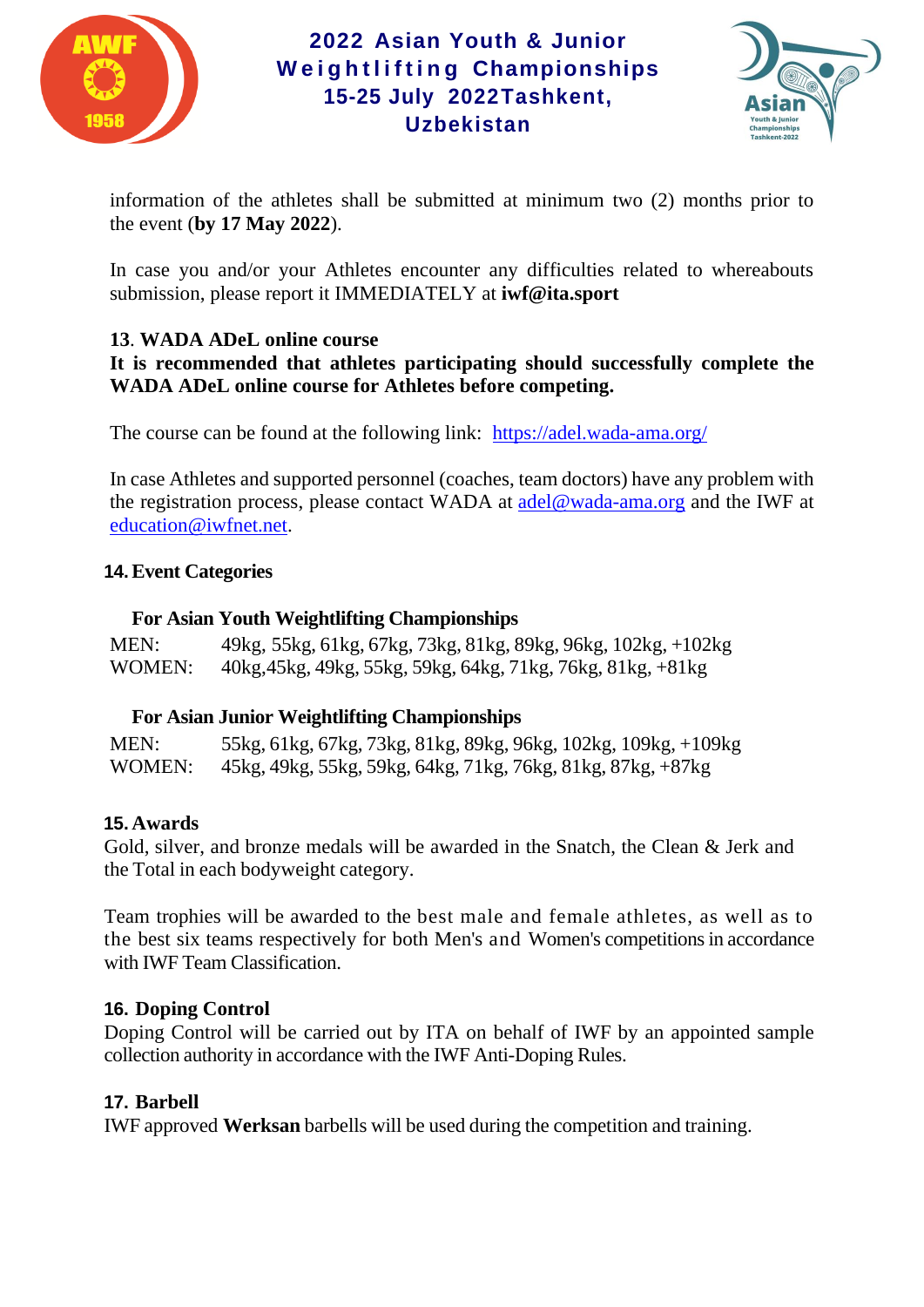



## **18. Insurance**

According to IWF Regulations, all participants must be under coverage for travel and accident / injury / illness (Covid-19) by their respective Federations before their departure from their hometown.

#### **19.Temperature**

The average Tashkent, Uzbekistan temperature during the Championships will be approximately between 0-10 degrees on Celsius. Electricity in Uzbekistan is 220 Volt.

Contact details:

# **Asian Weightlifting Federation**

20th Floor Chalearmprakiat Building 286 Sport Authority of Thailand, Ramkhamhaeng Road, Huamark Bangkapi, Bangkok Thailand 10240 Phone: (66)21709461 Fax.(66)21709462 [info@awfederation.com,](mailto:info@awfederation.com) [awfederation@](mailto:awfederation@yahoo.com) [yahoo.com](mailto:awfederation@yahoo.com)

# **Uzbekistan Weightlifting Federation Organizing Committee**

Tel: +. Tel/fax: +998712455590 Address: Uzbekistan 100003, Olmazor district 15/1, Tashkent, Uzbekistan E-Mail**:** [ayjwch@gmail.com](mailto:ayjwch@gmail.com)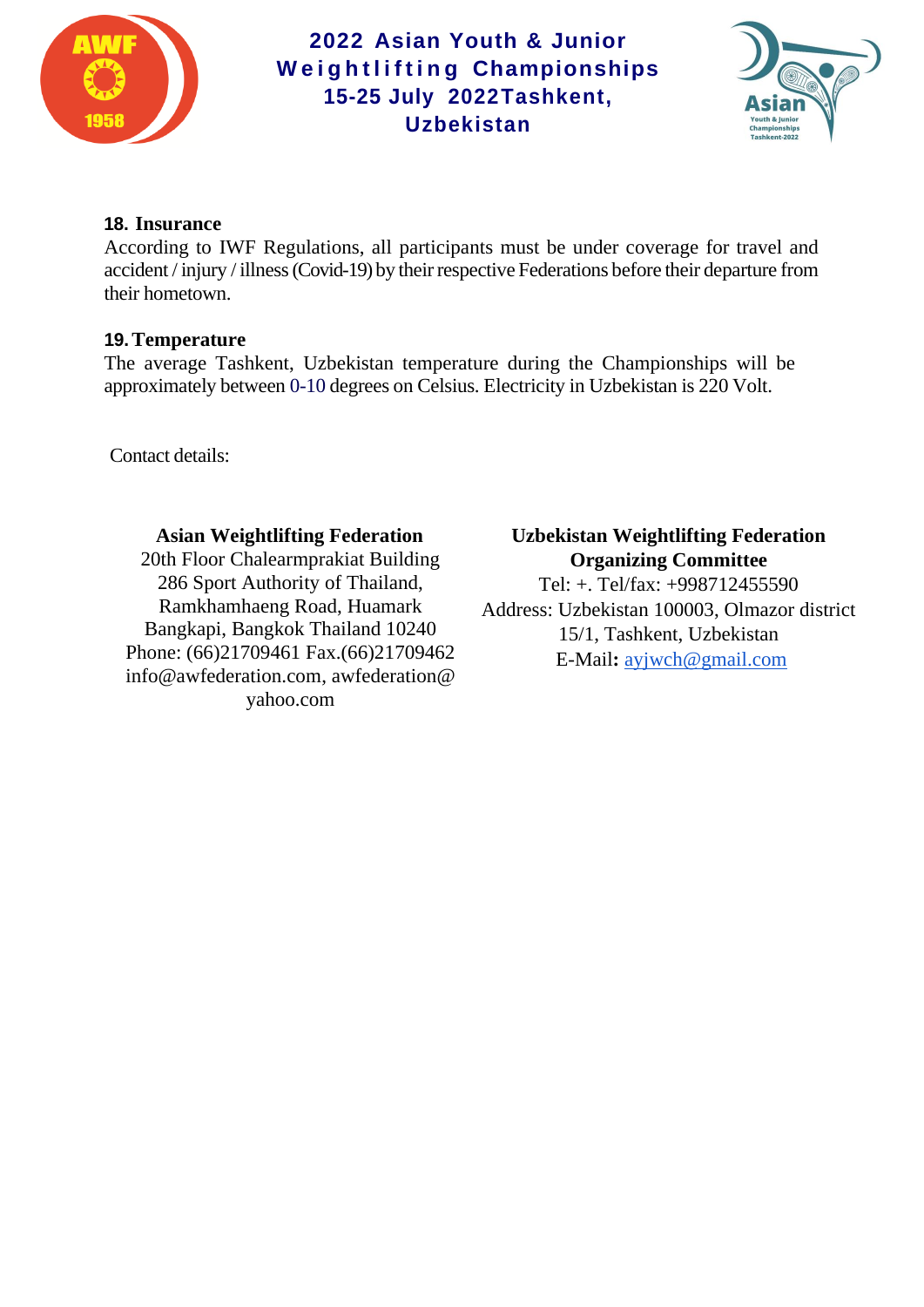



# **PRELIMINARY TIMETABLE**

| Data       | <b>Time</b> | <b>Event</b>                        | Group        |
|------------|-------------|-------------------------------------|--------------|
| 14.07.2022 |             | Arrival of delegations              |              |
| 15.07.2022 | 10:00       | <b>AWF Committee Meetings</b>       | Hybrid       |
|            | 15.00       | <b>AWF EB Meeting</b>               | Hybrid       |
|            | 18:00       | <b>Final Verification</b>           | Hybrid       |
|            | 10:00       | <b>AWF Congress</b>                 | Hybrid       |
| 16.07.2022 | 16:00       | <b>Anti-Doping Seminar</b>          |              |
|            | 18:00       | <b>Technical Officials' Meeting</b> |              |
|            | 10:00       | 45 kg Women                         | B            |
|            | 13:00       | 40 kg Women                         | $\mathbf{A}$ |
| 17.07.2022 | 16:00       | <b>Opening Ceremony</b>             |              |
|            | 19:00       | 49 kg Men                           | $\mathbf{A}$ |
| 18.07.2022 | 10:00       | 49 kg Women                         | B            |
|            | 13:00       | 61 kg Men                           | B            |
|            | 16:00       | 45 kg Women                         | $\mathbf{A}$ |
|            | 19:00       | 55 kg Men                           | $\mathbf{A}$ |
| 19.07.2022 | 10:00       | 55 kg Women                         | B            |
|            | 13:00       | 67 kg Men                           | B            |
|            | 16:00       | 49 kg Women                         | $\mathbf{A}$ |
|            | 19:00       | 61 kg Men                           | $\mathbf{A}$ |
| 20.07.2022 | 10:00       | 59 kg Women                         | $\bf{B}$     |
|            | 13:00       | 73 kg Men                           | B            |
|            | 16:00       | 55 kg Women                         | $\mathbf{A}$ |
|            | 19:00       | 67 kg Men                           | $\mathbf{A}$ |